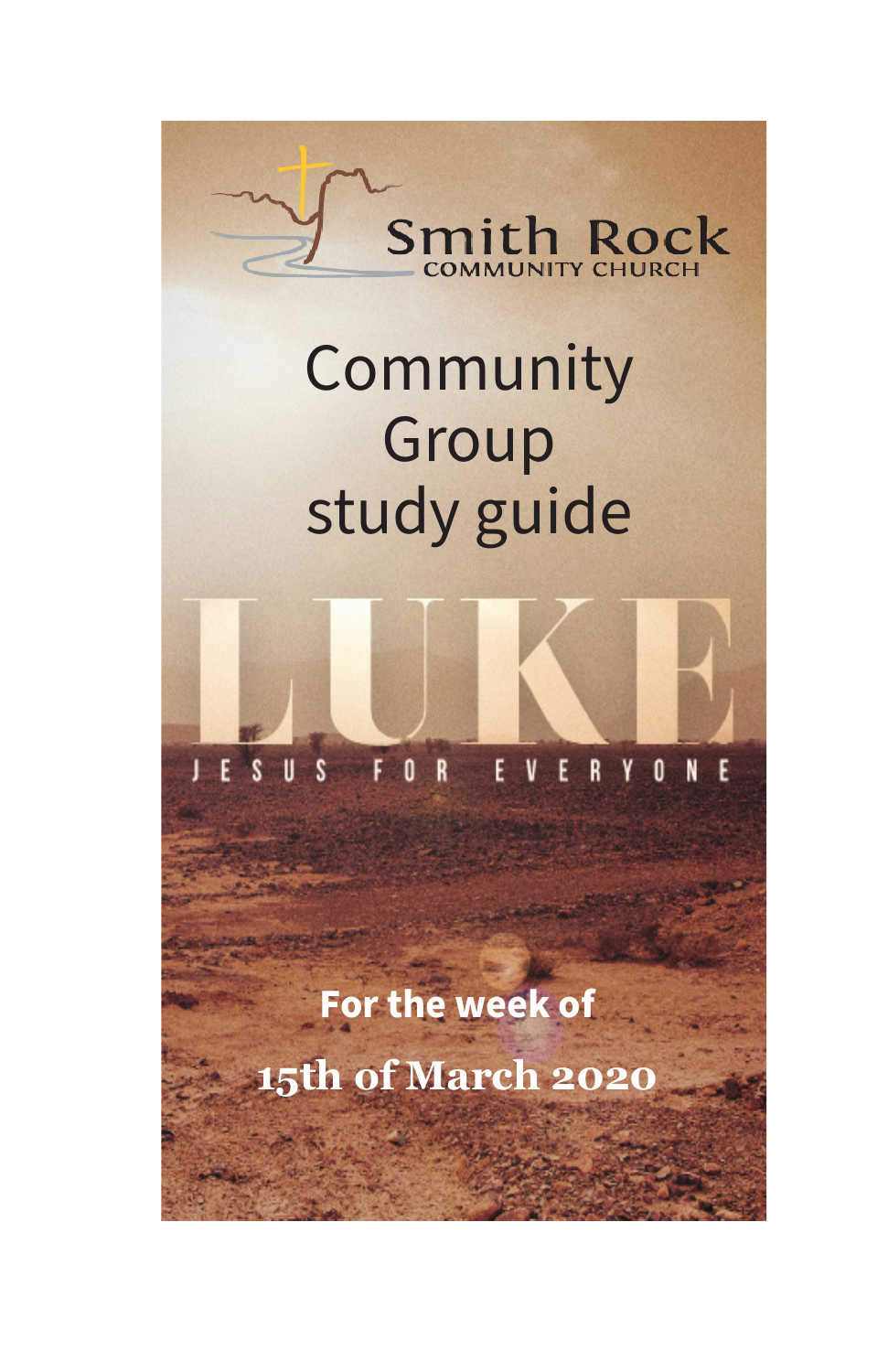

Getting on board with something means we need to be happy with a decision that we have made or someone has made for us before we embark on the voyage wholeheartedly. If your hearts are still left behind on destination we are leaving behind then we will never fully embrace where we are going. How do we get to a place where we can make decisions and are fully on board even when we didn't choose the destination, and often we don't even know where we are going,?

In this week's text Jesus makes decisions about the men He is getting on board for Him to pay extra special attention to and pour His life into so they can continue His Gospel ministry after He retunds to heaven.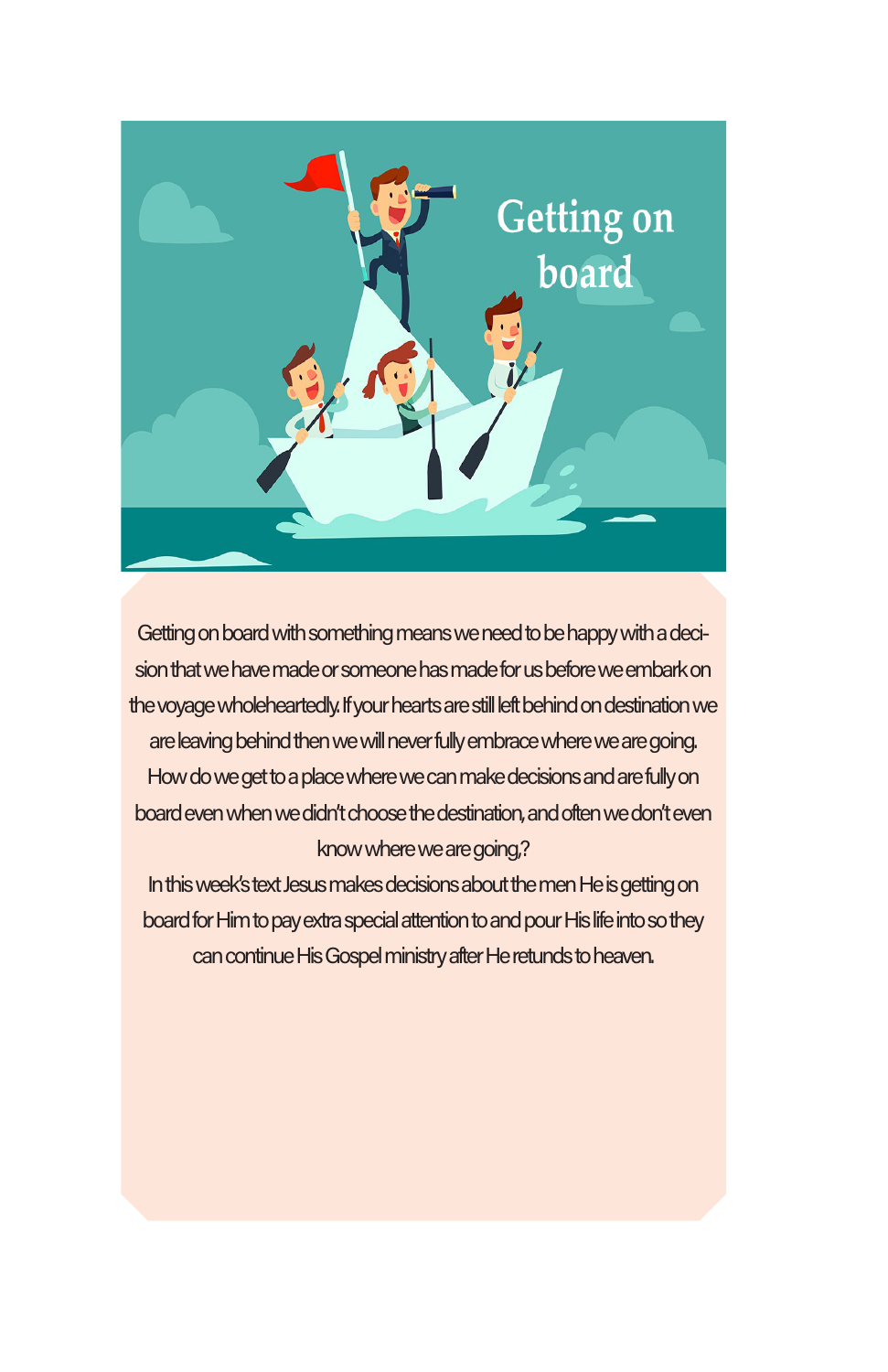

*12 In these days he went out to the mountain to pray, and all night he continued in prayer to God. 13 And when day came, he called his disciples and chose from them twelve, whom he named apostles: 14 Simon, whom he named Peter, and Andrew his brother, and James and John, and Philip, and Bartholomew, 15 and Matthew, and Thomas, and James the son of Alphaeus, and Simon who was called the Zealot, 16 and Judas the son of James, and Judas Iscariot, who became a traitor.* Luke 6:12–16 (ESV)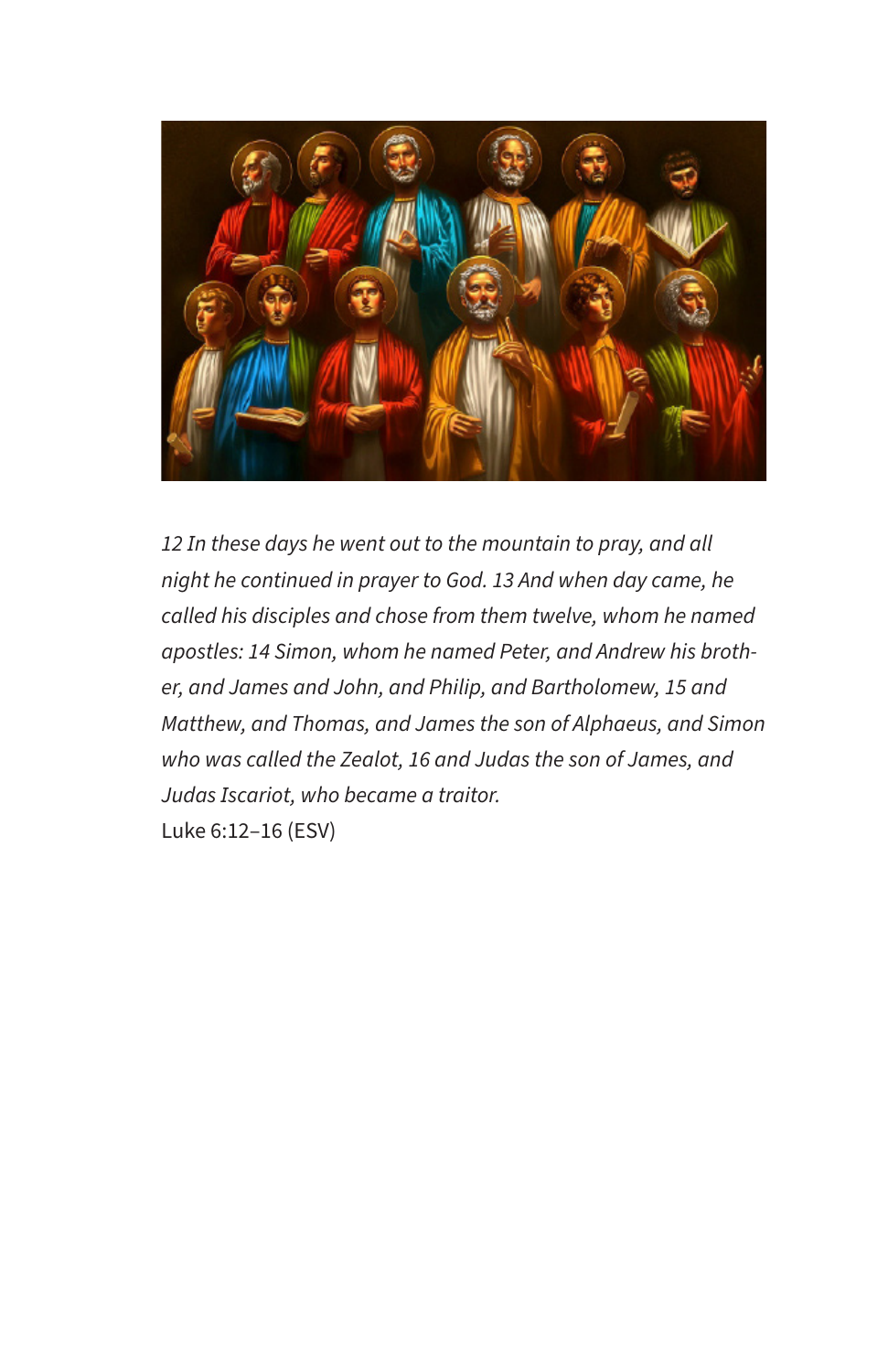### **Commentary**

Back in Luke chapter five we had Jesus inviting Himself out on Peter's boat to go fishing during the middle of the day when Peter had fished all night during the optimum time and caught nothing. But Peter acting under Jesus' instruction caught more than a boat load of fish, and he recognised Jesus as someone he was not worthy to have in his boat. Jesus tells Peter he will be now on fishing for men, and James and John, apparently partners of Peter also go with Peter leaving everything following Jesus. In Luke's Gospel there is no mention of Andrew, Peter's brother, who we lean in John is the one who first brings Peter to Jesus. The only other disciple we know Jesus called in Luke's Gospel is Levi who was sitting at his tax booth by the road. If we read down to Luke 6:17 it says:

*17 And he came down with them and stood on a level place, with a great crowd of his disciples and a great multitude of people from all Judea and Jerusalem and the seacoast of Tyre and Sidon,* Luke 6:17 (ESV)

Jesus had a lot of disciples although we are not told the full number. A disciple is somone who "engages through instruction from another, an aprentice of or pupil."

William Arndt, Frederick W. Danker, and Walter Bauer, A Greek-English Lexicon of the New Testament and Other Early Christian Literature (Chicago: University of Chicago Press, 2000), 609.

A disciple is someone who sticks to a teacher, to learn from them and replicate their teaching in their life. Jesus' disciples were made up of men and women,

*8 Soon afterward he went on through cities and villages, pro*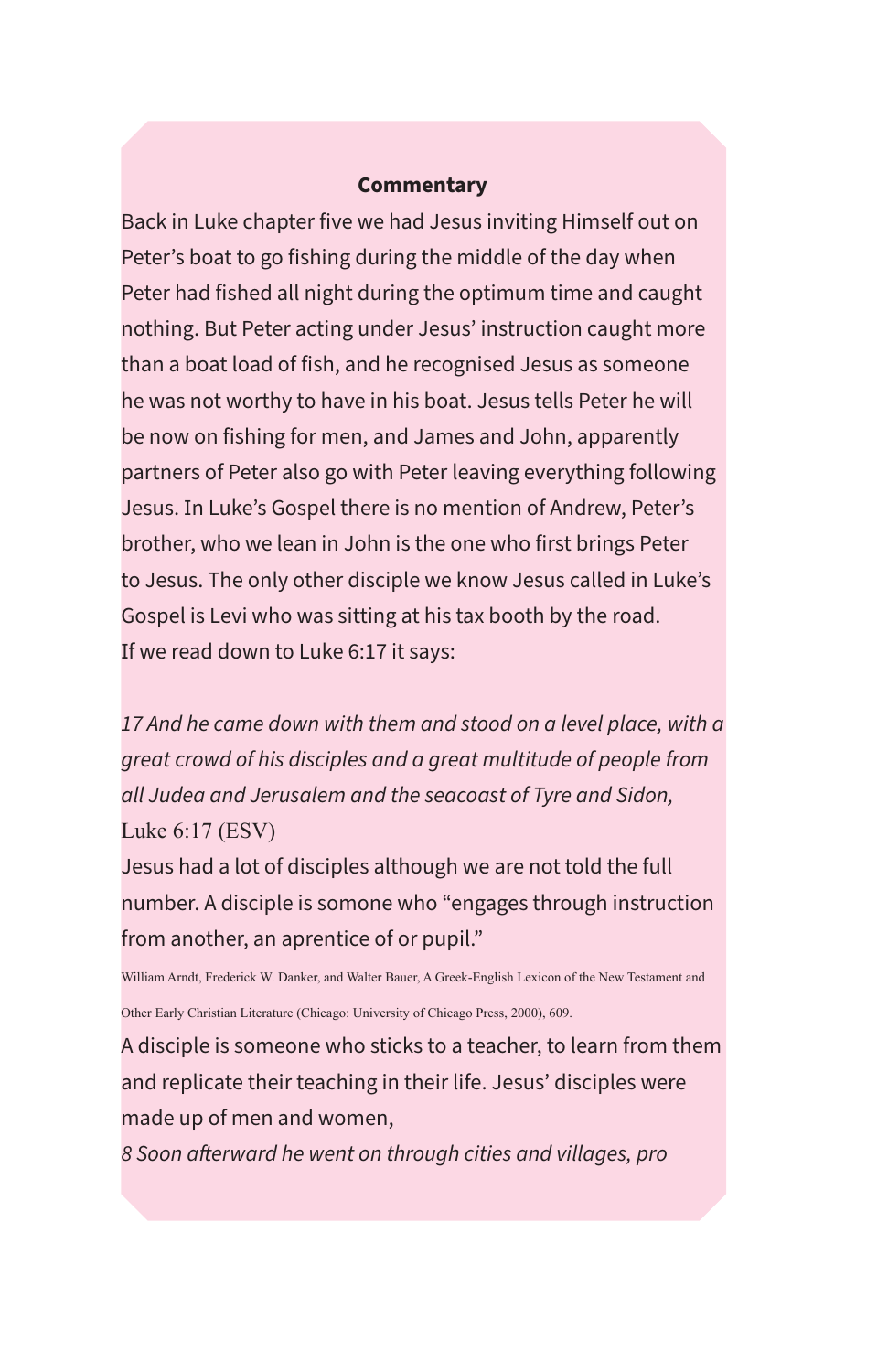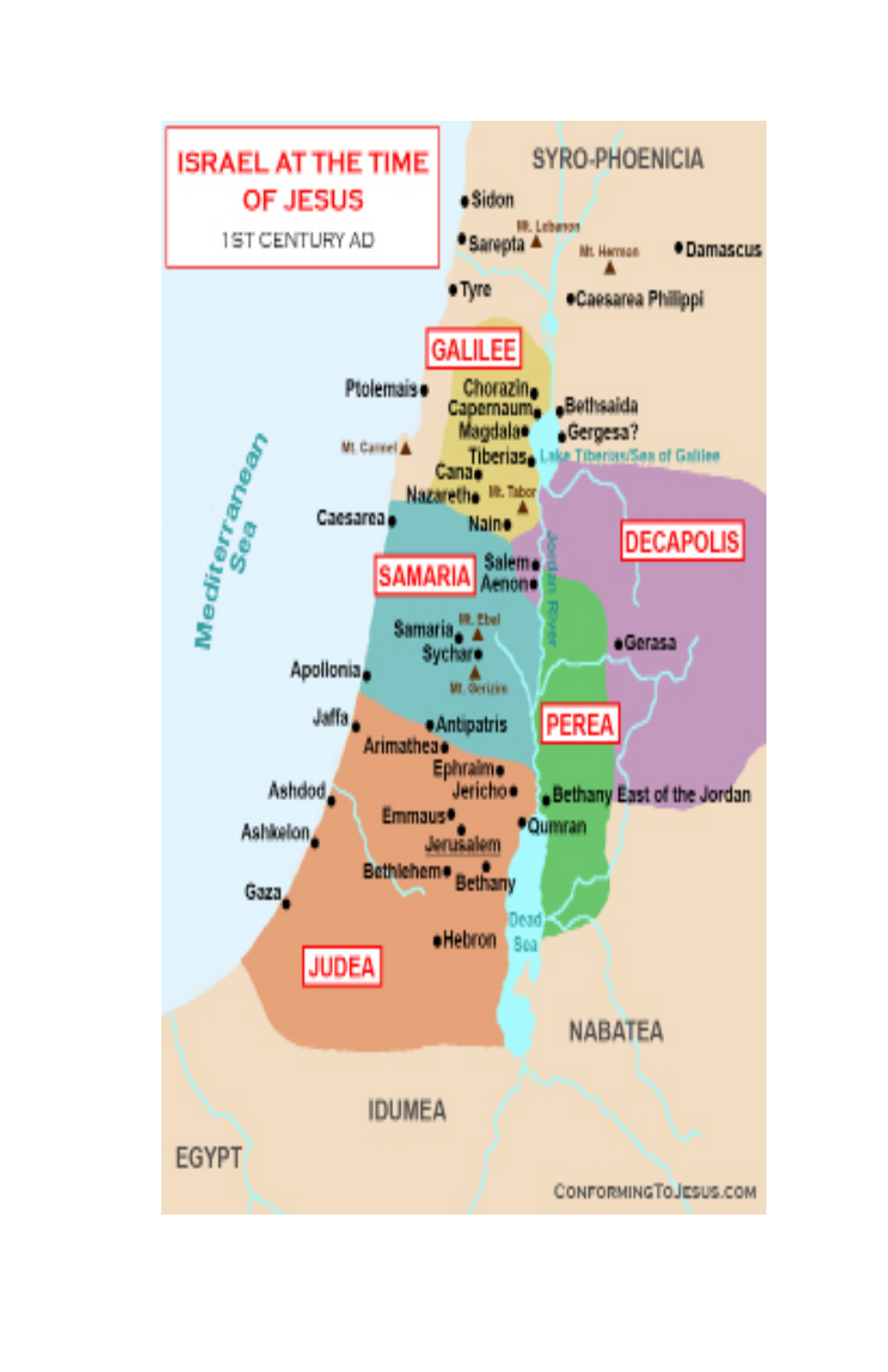*claiming and bringing the good news of the kingdom of God. And the twelve were with him, 2 and also some women who had been healed of evil spirits and infirmities: Mary, called Magdalene, from whom seven demons had gone out, 3 and Joanna, the wife of Chuza, Herod's household manager, and Susanna, and many others, who provided for them out of their means.*

Luke 8:1–3 (ESV)

Jesus counter culturally to His time encouraged this, as when Mary the sister of Martha sits at His feet learning like a disciple and Martha asks Jesus to send her back to work, but Jesus tells her Mary has "chosen the good portion."

Jesus' women disciples were with him to the end, even at the cross when their male counterparts had deserted. It was of course women disciples who were the first witnesses to the empty tomb and His resurrection.

We also see it was a struggle for many of Jesus' disciples to accept everything He said, they followed Him up to a point, when in John He talked about being the bread of life, and that unless they were to eat His flesh and drink His blood they would have no life in them. John tells us that after this conversation "many of His disciples turned back and no longer walked with Him." From these disciples Jesus chooses twelve to be His Apostles. Why twelve? Because it is symbolic of the new Israel Jesus is ushering in with the Gospel representing the twelve tribes of Israel.

The number was important in significance even after Jesus' resurrection and assencion to heaven as the Apostles were concerned to replace Judas Iscariot so that the number could be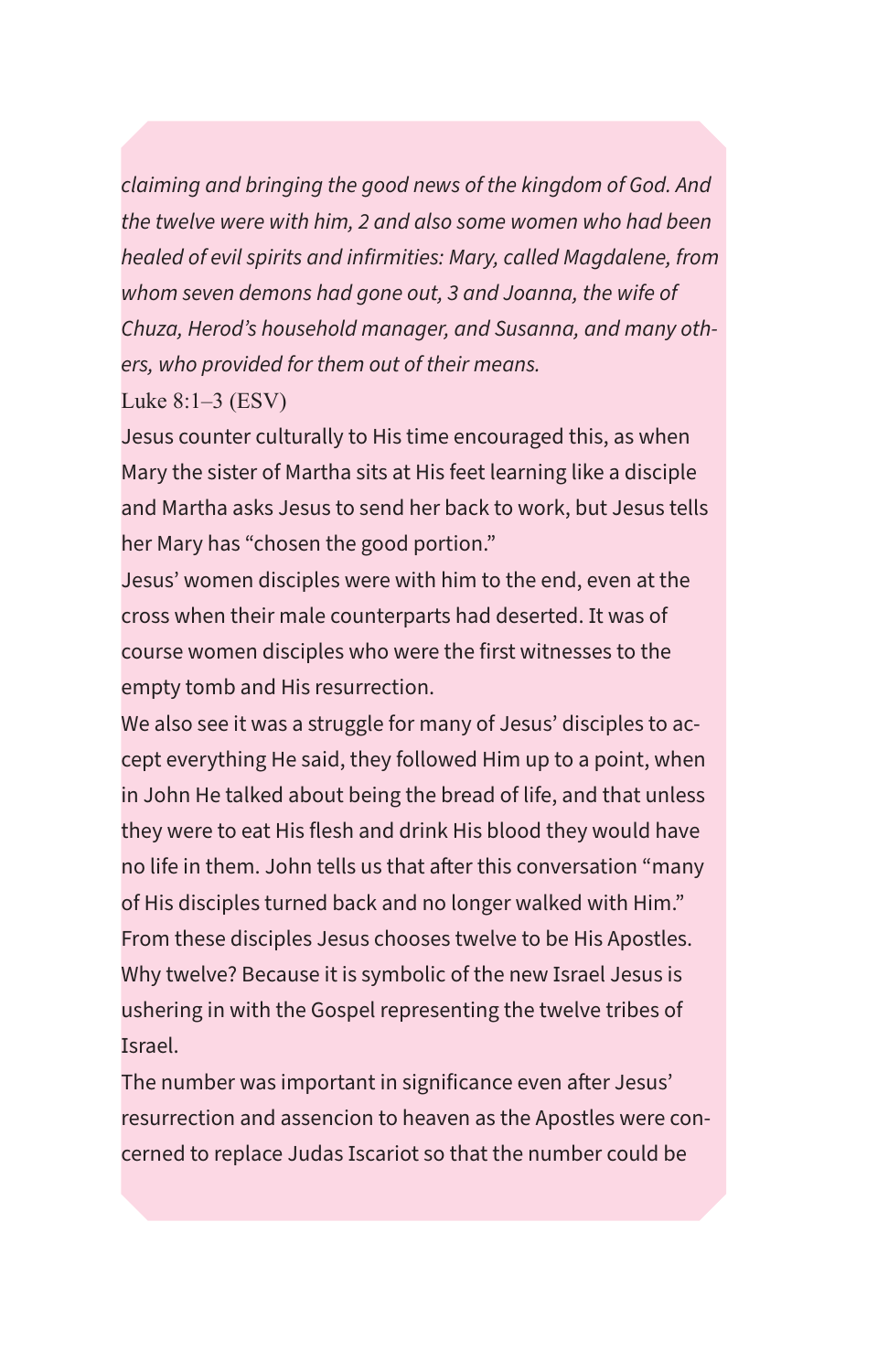continued.

The definition of the Greek word means to send, or an envoy, messenger, and delegate.

These were the men Jesus was going to build His church on, just as He told Peter in Matthew after his confession Jesus is the Christ:

*18 And I tell you, you are Peter, and on this rock I will build my church, and the gates of hell shall not prevail against it. 19 I will give you the keys of the kingdom of heaven, and whatever you bind on earth shall be bound in heaven, and whatever you loose on earth shall be loosed in heaven."*

Matthew 16:18–19 (ESV)

How was Jesus going to build His church on them? By sending them out just as Jesus Himself had been sent. Jesus gave them authority, by naming them as specifically His Apostles; Jesus' sent ones.

The term Apostle is used in a several contexts in the New Testament, but specfically here in Luke it is used as the twelve Jesus selected, and when Matthias was selected later as Judas' replacement it was one of the disciples who had followed Jesus from the beginning. Later the term Apostle included anyone who has seen the risen Lord; James the brother of Jesus is called an apostle, and (Paul includes himself), and then also those who are sent out on the mission of proclaiming the Gospel.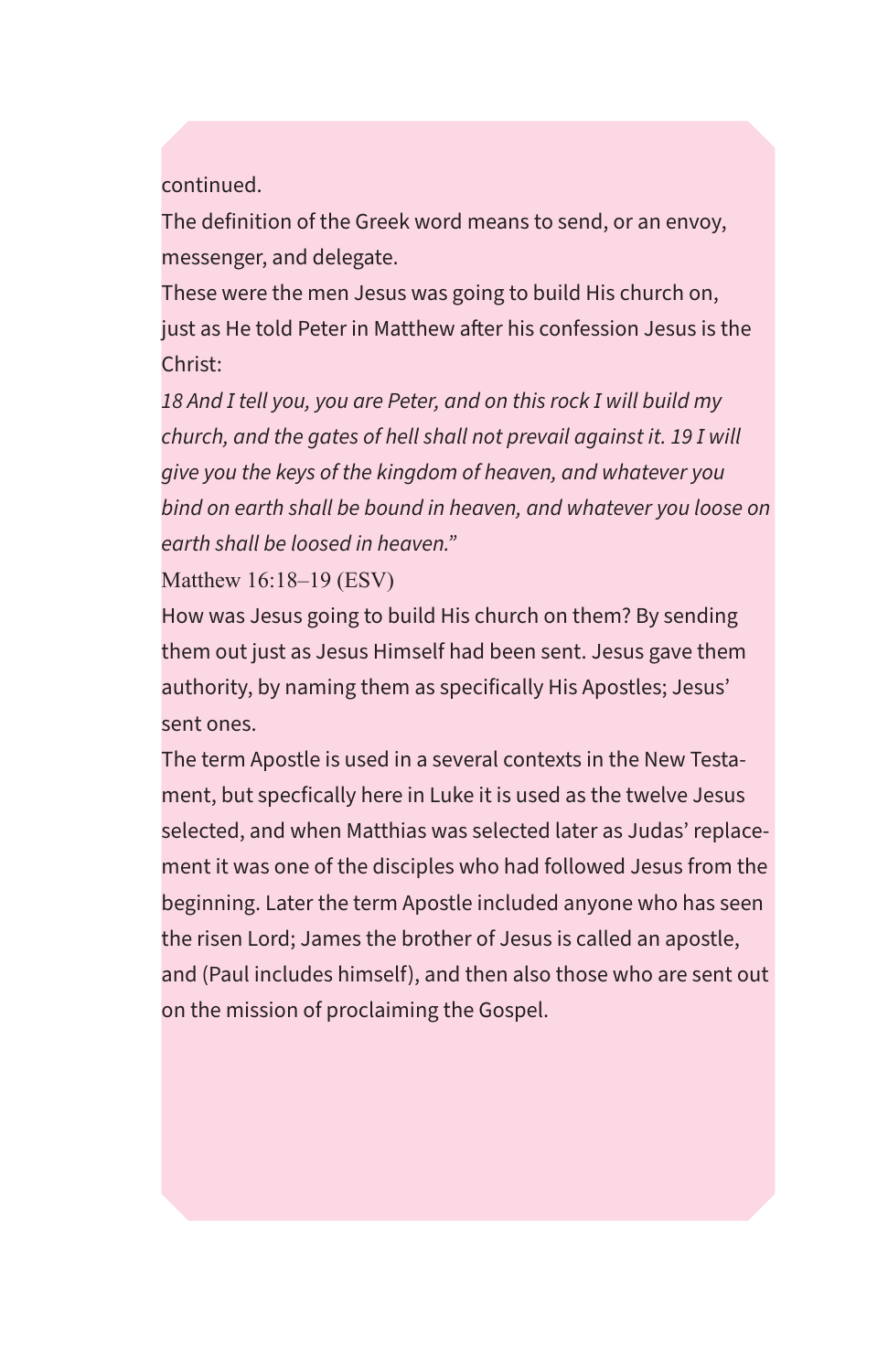# **Group Study**

Open the group with prayer and discuss how you have used your application from last week's study in your life, and what you have learned from it.

What decisions have you made lately?

What influences you decision making process?

If you had to choose a group of people to go out into the world to get your message heard, who would you choose and why?

Discuss how Jesus began to make the decison on who to call as His Apostles? Who did He turn to? Whose idea do you think it was to make Apostles?

*3 His divine power has granted to us all things that pertain to life and godliness, through the knowledge of him who called us to his own glory and excellence, 4 by which he has granted to us his precious and very great promises, so that through them you may become partakers of the divine nature, having escaped from the corruption that is in the world because of sinful desire.* 2 Peter 1:3–4 (ESV)

Who bought you to the place of understanding about Jesus?

Why do you think that the Holy Spirit would not be able to bring you to place of understanding about any decision you might have to make?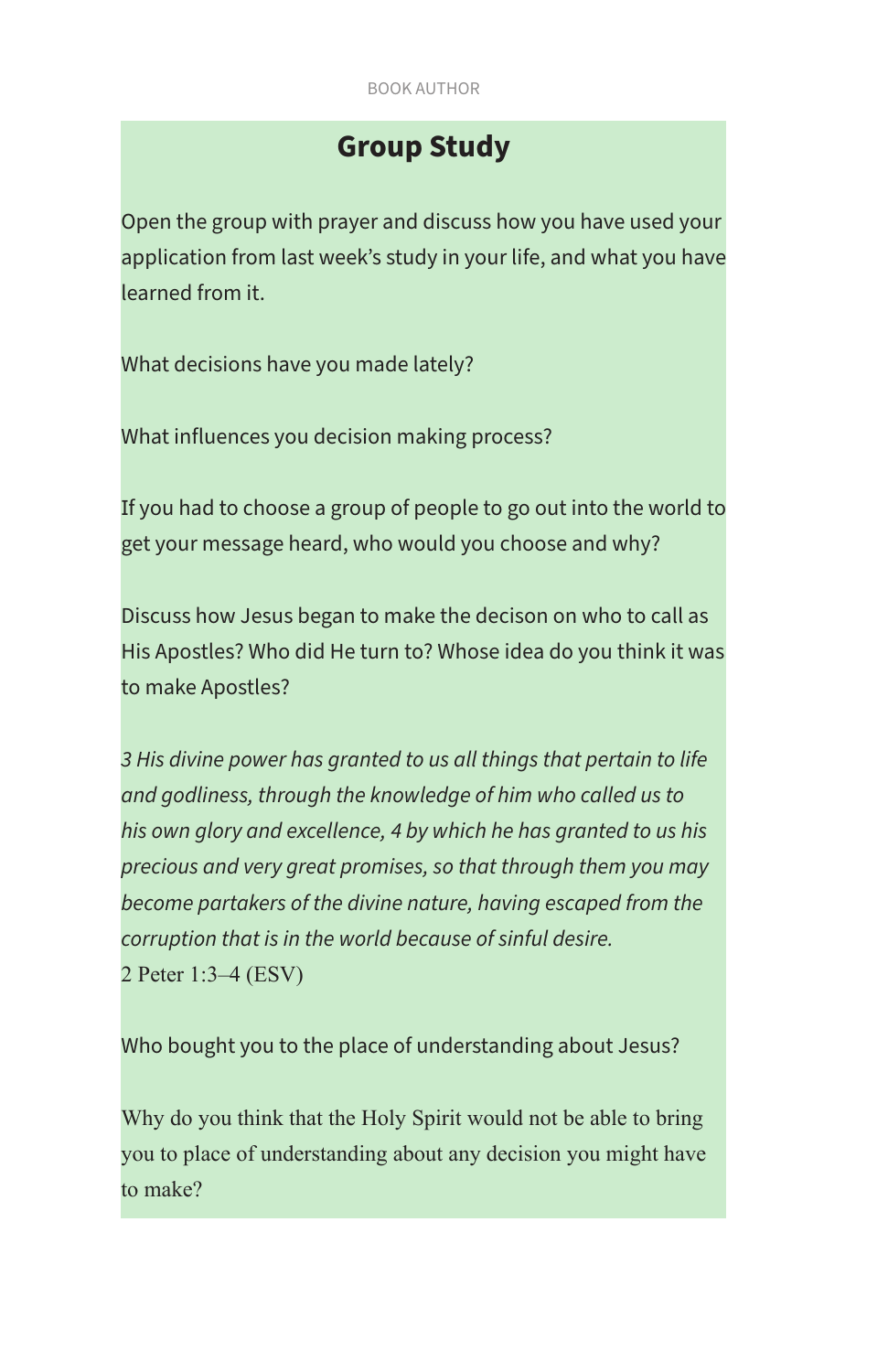Where do you like to go to talk to God?

How long would you like to speak to God uninterupted for this week?

How could you make that happen?

Look at the graphic below, as the disciples accepted Jesus' calling and naming them discuss what their expectations might have been at the time in comparision to how in tradtion their lives are said to have ended.



Where do you think Jesus might send you?

Will you be willing to go?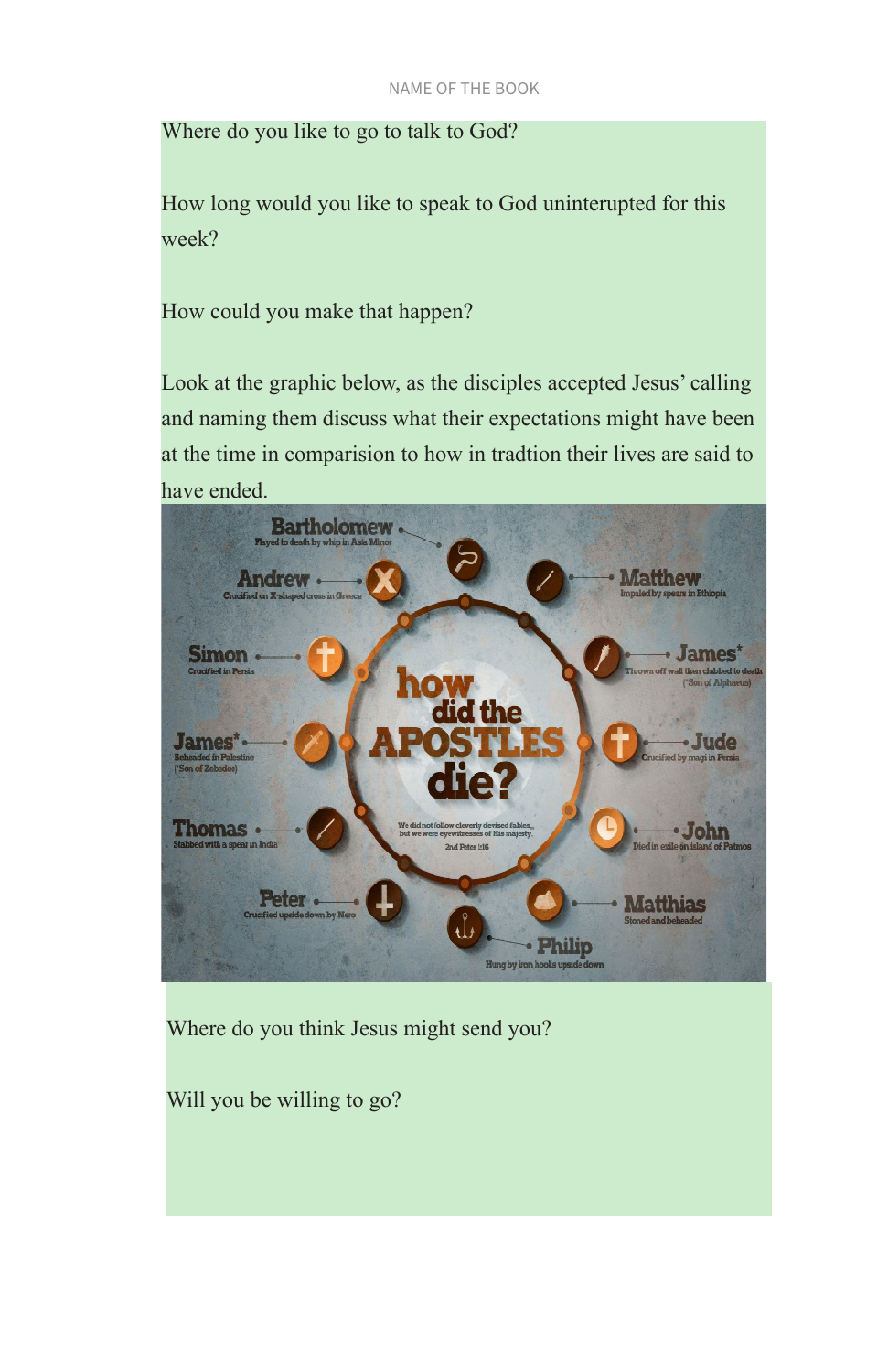### **Personal study time**

read the following verses and consider how they might help you in you decison making process.

How sweet are your words to my taste,  $103$ sweeter than honey to my mouth!  $104$ Through your precepts I get understanding; therefore I hate every false way. 105 Your word is a lamp to my feet and a light to my path. Psalm 119:103 -105 (ESV)

## **Reflection**

How does scripture help you?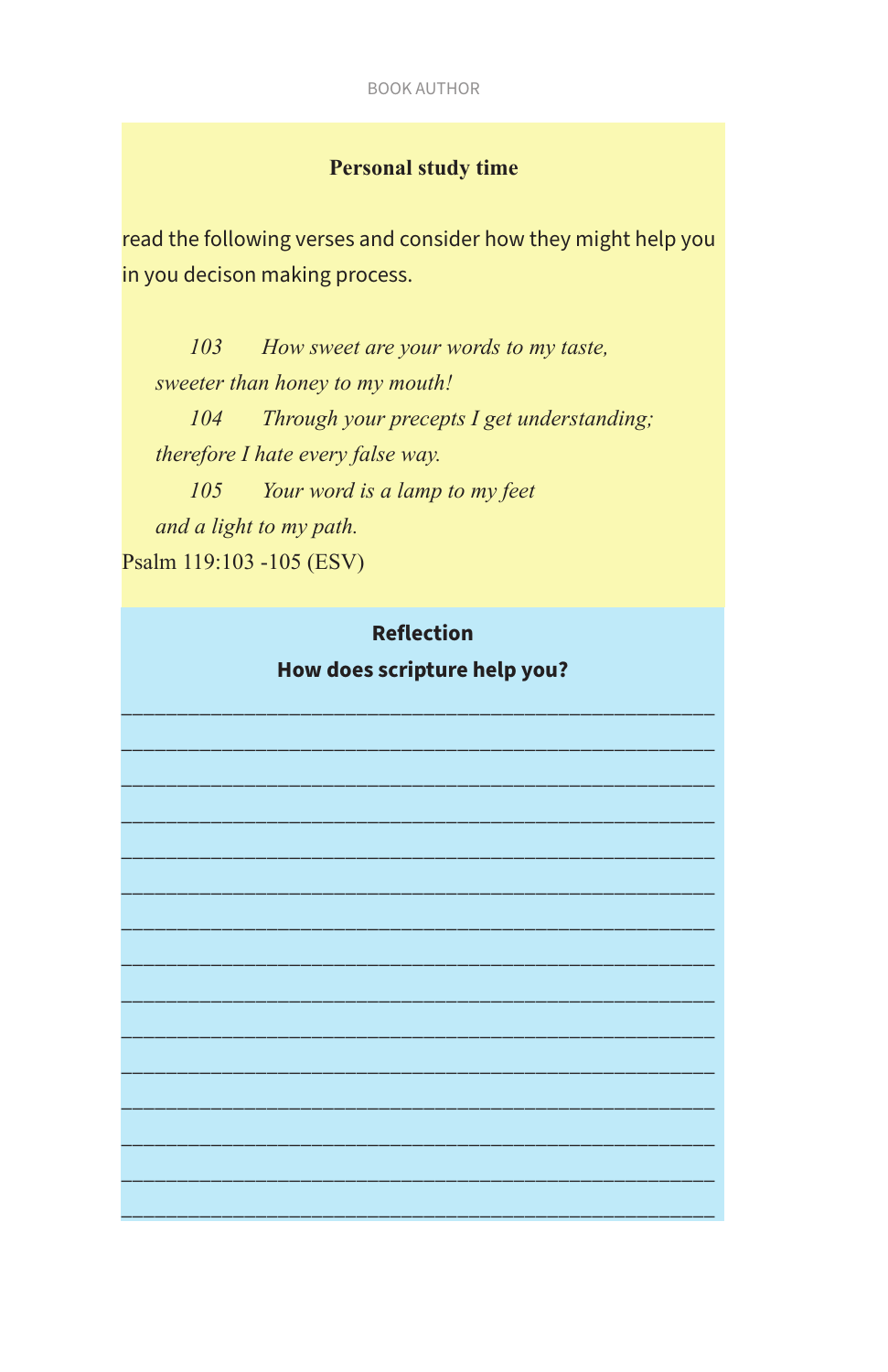*5 If any of you lacks wisdom, let him ask God, who gives generously to all without reproach, and it will be given him. 6 But let him ask in faith, with no doubting, for the one who doubts is like a wave of the sea that is driven and tossed by the wind. 7 For that person must not suppose that he will receive anything from the Lord; 8 he is a double-minded man, unstable in all his ways.* James 1:5–8 (ESV)



\_\_\_\_\_\_\_\_\_\_\_\_\_\_\_\_\_\_\_\_\_\_\_\_\_\_\_\_\_\_\_\_\_\_\_\_\_\_\_\_\_\_\_\_\_\_\_\_\_\_\_\_\_\_ \_\_\_\_\_\_\_\_\_\_\_\_\_\_\_\_\_\_\_\_\_\_\_\_\_\_\_\_\_\_\_\_\_\_\_\_\_\_\_\_\_\_\_\_\_\_\_\_\_\_\_\_\_\_ \_\_\_\_\_\_\_\_\_\_\_\_\_\_\_\_\_\_\_\_\_\_\_\_\_\_\_\_\_\_\_\_\_\_\_\_\_\_\_\_\_\_\_\_\_\_\_\_\_\_\_\_\_\_ \_\_\_\_\_\_\_\_\_\_\_\_\_\_\_\_\_\_\_\_\_\_\_\_\_\_\_\_\_\_\_\_\_\_\_\_\_\_\_\_\_\_\_\_\_\_\_\_\_\_\_\_\_\_ \_\_\_\_\_\_\_\_\_\_\_\_\_\_\_\_\_\_\_\_\_\_\_\_\_\_\_\_\_\_\_\_\_\_\_\_\_\_\_\_\_\_\_\_\_\_\_\_\_\_\_\_\_\_ \_\_\_\_\_\_\_\_\_\_\_\_\_\_\_\_\_\_\_\_\_\_\_\_\_\_\_\_\_\_\_\_\_\_\_\_\_\_\_\_\_\_\_\_\_\_\_\_\_\_\_\_\_\_ \_\_\_\_\_\_\_\_\_\_\_\_\_\_\_\_\_\_\_\_\_\_\_\_\_\_\_\_\_\_\_\_\_\_\_\_\_\_\_\_\_\_\_\_\_\_\_\_\_\_\_\_\_\_ \_\_\_\_\_\_\_\_\_\_\_\_\_\_\_\_\_\_\_\_\_\_\_\_\_\_\_\_\_\_\_\_\_\_\_\_\_\_\_\_\_\_\_\_\_\_\_\_\_\_\_\_\_\_ \_\_\_\_\_\_\_\_\_\_\_\_\_\_\_\_\_\_\_\_\_\_\_\_\_\_\_\_\_\_\_\_\_\_\_\_\_\_\_\_\_\_\_\_\_\_\_\_\_\_\_\_\_\_ \_\_\_\_\_\_\_\_\_\_\_\_\_\_\_\_\_\_\_\_\_\_\_\_\_\_\_\_\_\_\_\_\_\_\_\_\_\_\_\_\_\_\_\_\_\_\_\_\_\_\_\_\_\_ \_\_\_\_\_\_\_\_\_\_\_\_\_\_\_\_\_\_\_\_\_\_\_\_\_\_\_\_\_\_\_\_\_\_\_\_\_\_\_\_\_\_\_\_\_\_\_\_\_\_\_\_\_\_

 12 "I, wisdom, dwell with prudence, and I find knowledge and discretion.

 13 The fear of the LORD is hatred of evil. Pride and arrogance and the way of evil and perverted speech I hate.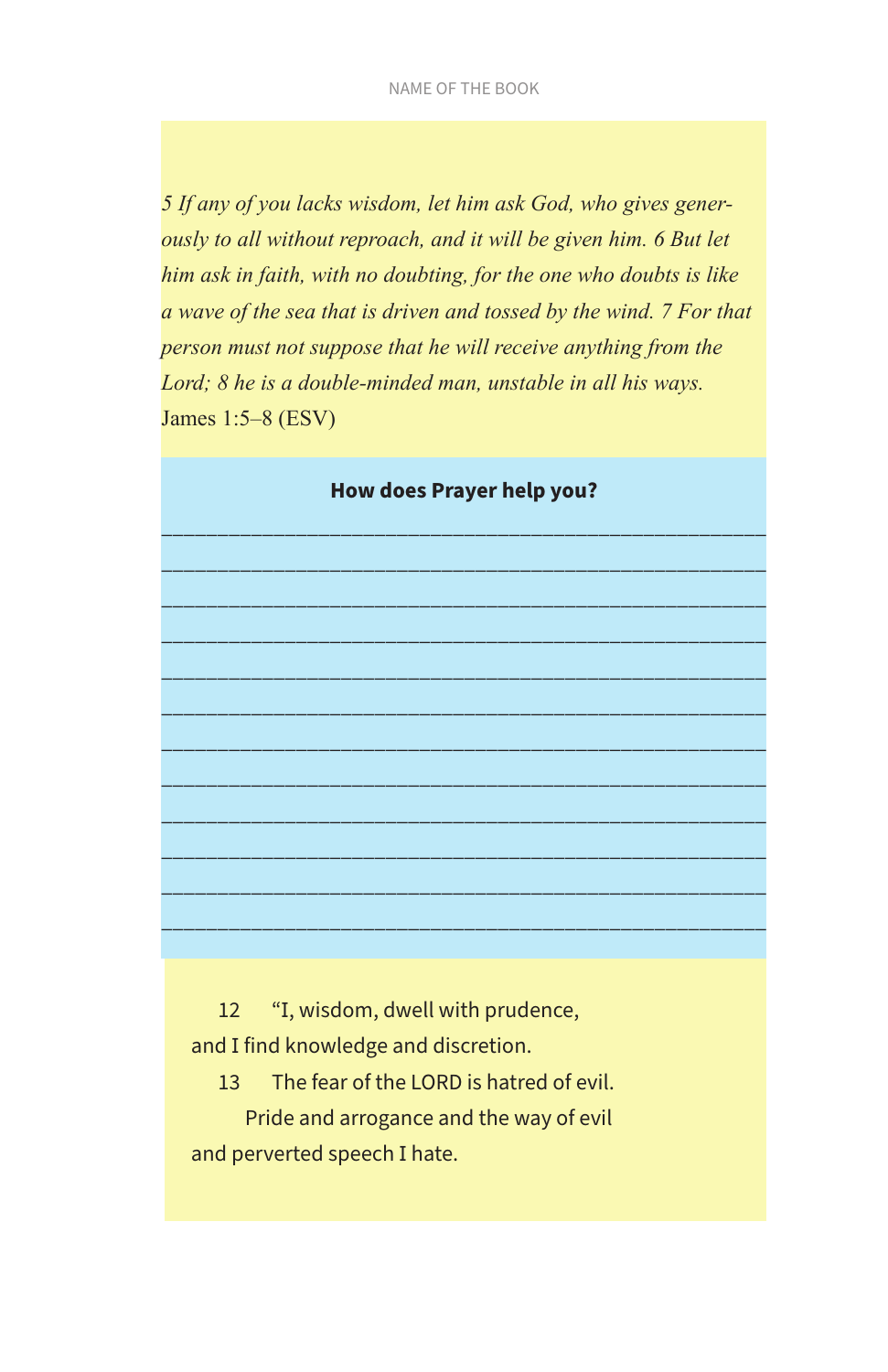#### **BOOK AUTHOR**

I have counsel and sound wisdom; 14 I have insight; I have strength.  $15<sup>15</sup>$ By me kings reign, and rulers decree what is just;  $16<sup>1</sup>$ by me princes rule, and nobles, all who govern justly. Proverbs  $8:12-16$  (ESV)

| How does wisdom help you? |
|---------------------------|
|                           |
|                           |
|                           |
|                           |
|                           |
|                           |
|                           |
|                           |
|                           |
|                           |
|                           |
|                           |
|                           |
|                           |
|                           |
|                           |
|                           |
|                           |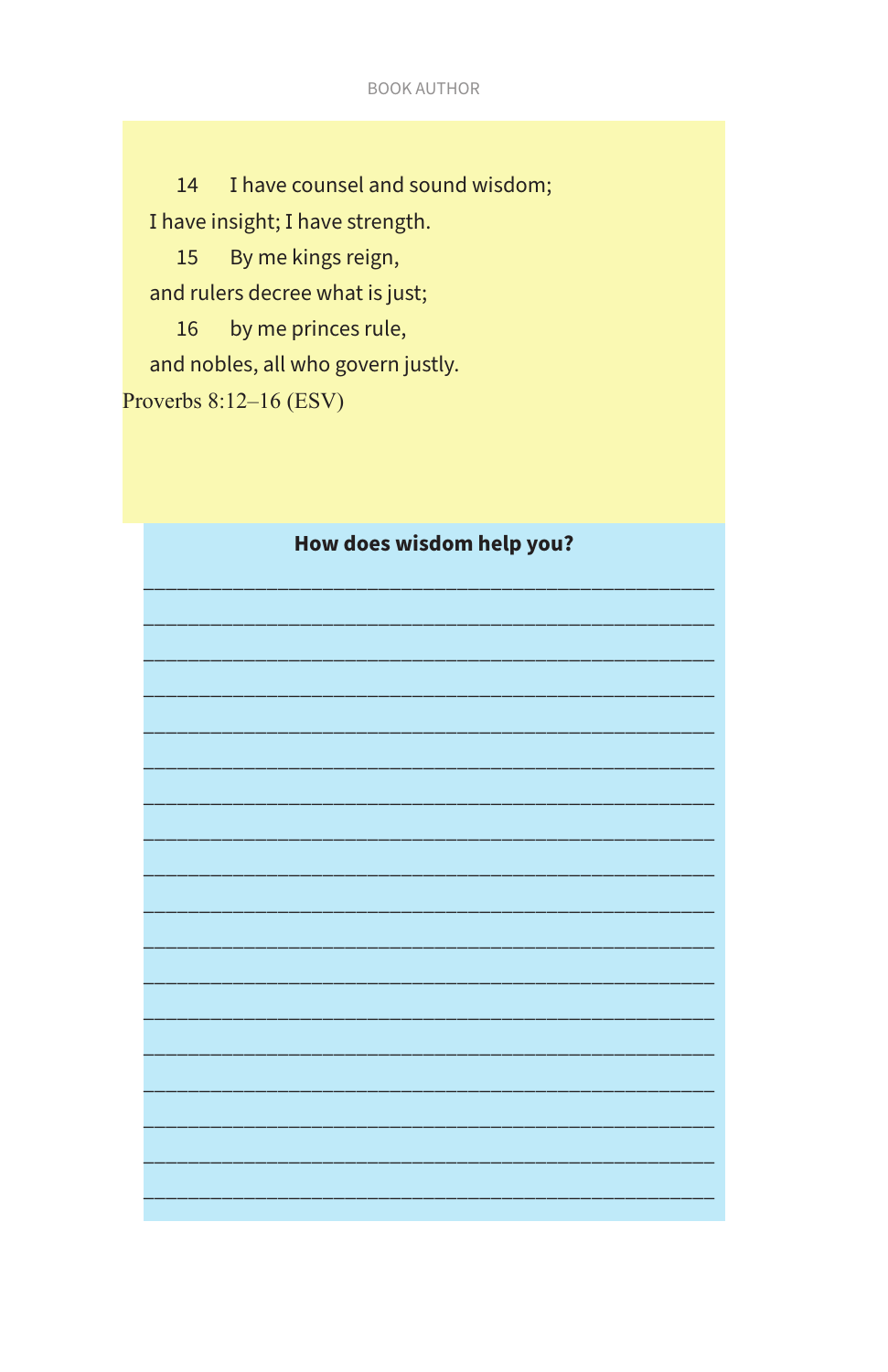# KIDS CORNER



### Decision Time.

## **1. What do you want to be when you grow up?**

Being prepared is an important part of life. Just imagine how terribly things would work out if you were never prepared! What if you didn't have clean clothes to wear to school tomorrow? What if your family's car had no gas in it when you needed to go somewhere? It's especially important to be ready for big things that can impact our lives. When Jesus needed to choose twelve people to be His apostles, He spent an entire night praying! That's about eight hours straight of talking with God! It was a really important decision, and He made sure that He prepared very well.